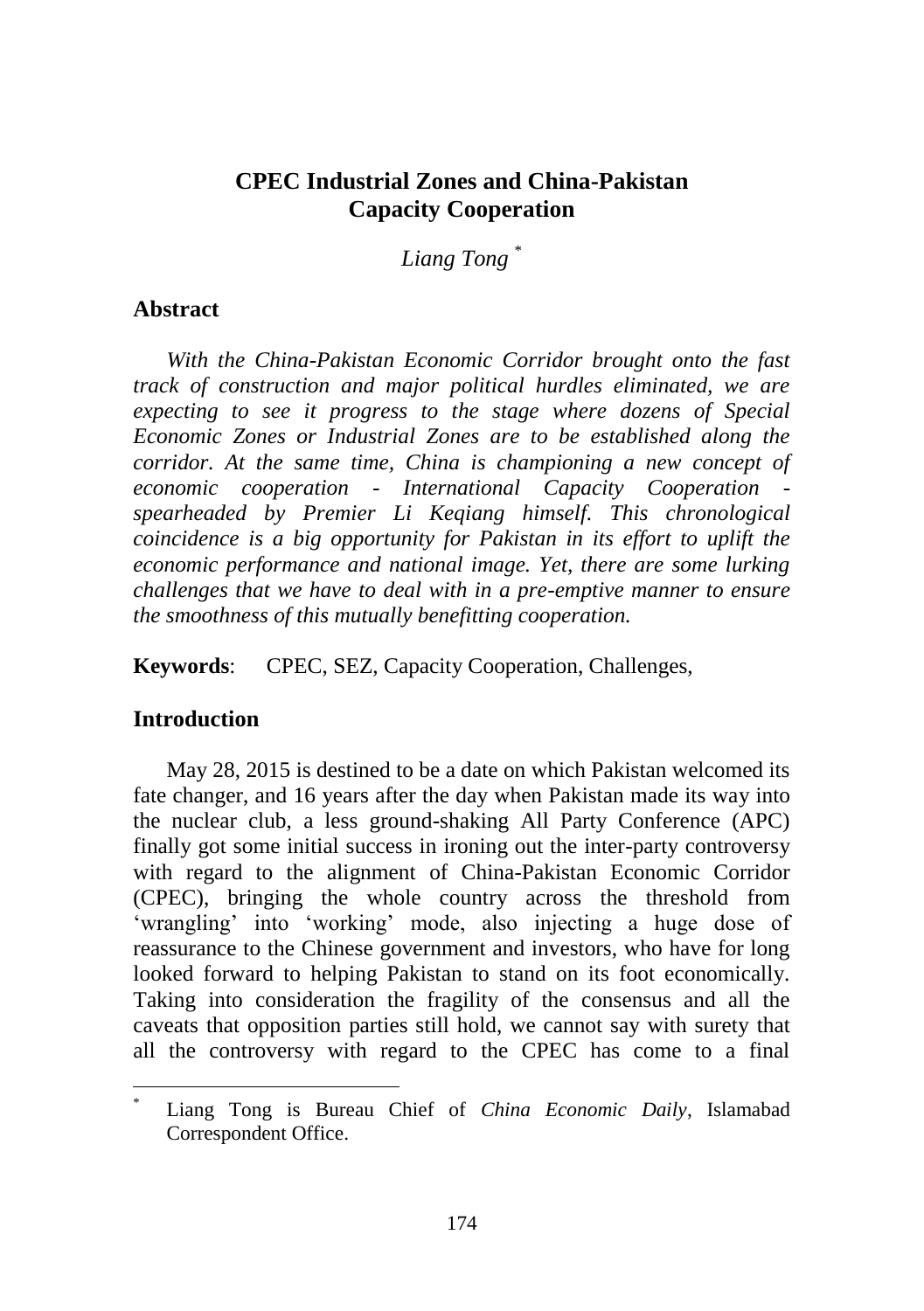conclusion, but if we look back and ask ourselves whether there is something that we have gained rather than lost from this controversy, it is that no one in either Pakistan or China now perceives the CPEC through the narrow lens of a network of roads and railways. A consensus has been developed that CPEC is a multi-dimensional mega-project that promises not only to benefit everybody in Pakistan, geographically speaking, but also to improve every aspect of people"s economic life.

Eclipsed by the huge sense of relief brought about by the initial solution to the alignment controversy, something endorsed at the APC was, that a working group (the  $5<sup>th</sup>$  such group under the joint cooperation commission with the already four established groups working on energy, transport infrastructure, comprehensive planning and Gwadar port respectively) would be established and take the lead in deciding upon the exact location of the industrial zones along the CPEC. This paper argues the following points with regard to the industrial zones:

- 1. Pakistan desperately needs a more developed industry to lay solid ground for its economic takeoff.
- 2. Industrial zones will be the backbone factors within CPEC to enable Pakistan achieve a high level industrialisation.
- 3. Industrial zones are a key platform to promote China"s recently initiated Capacity Cooperation.
- 4. Industrial zones have to be prevented from becoming a source of a new round of controversy.

## **Pakistan Desperately Needs a More Developed Industry to Lay Solid Ground for its Economic Takeoff**

Despite all the efforts of Finance Minister Ishaq Dar to defend Pakistan's economic development in the past financial year on launching the Economic Survey 2014-2015, there has been a failure to reach the preset target. As an ordinary citizen from a country which made all the pains and gains to reform its own economy and which enjoys a special friendship with Pakistan, I feel that the decent and moderate economic growth in Pakistan is falling far short of this country"s potential and ambition, and it is a sad story that Pakistan is yet to have what can be reasonably called a pillar industry.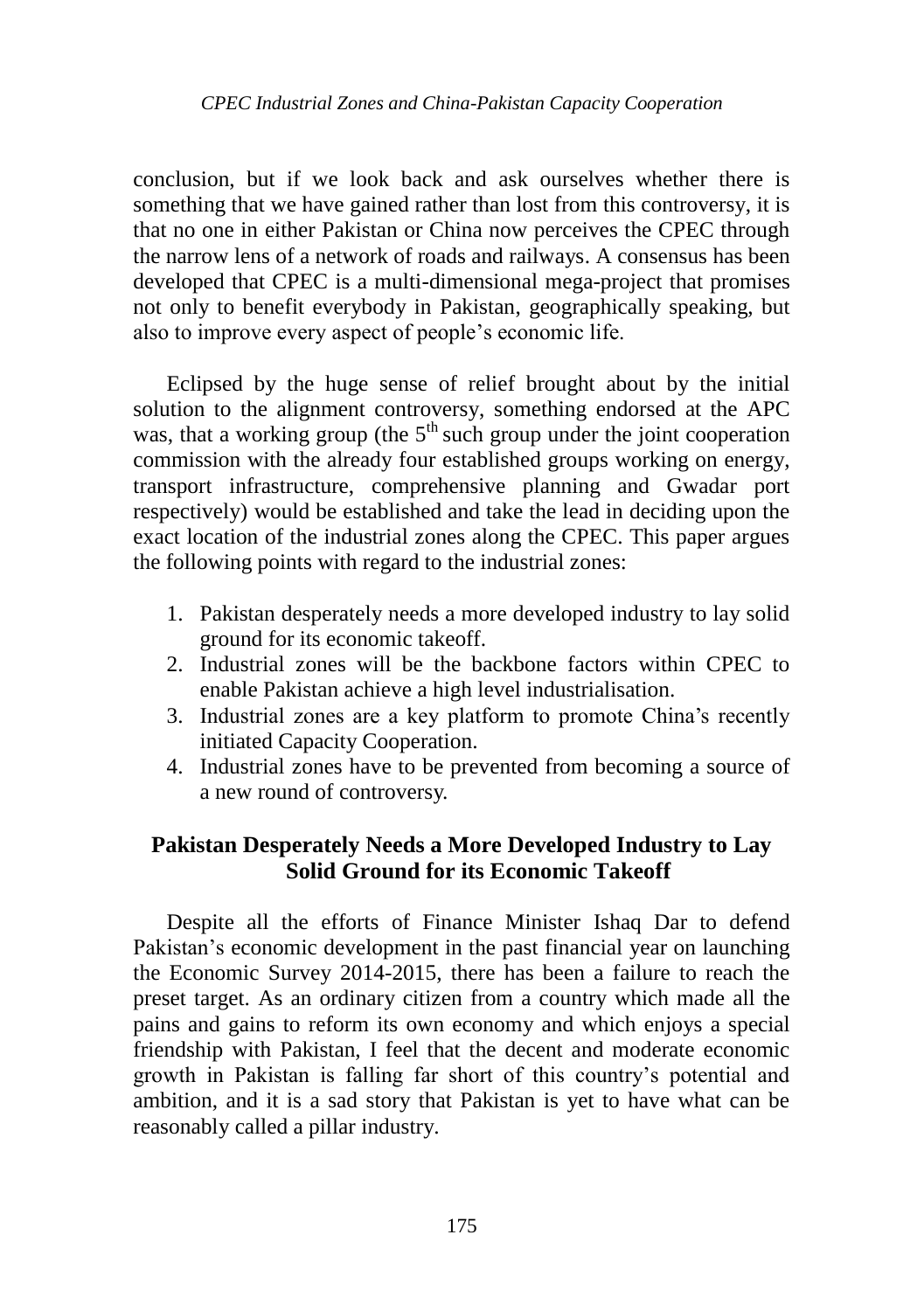#### *Strategic Studies*

According to the [Pakistan Economic Survey 2014-15,](https://www.google.com.hk/url?sa=t&rct=j&q=&esrc=s&source=web&cd=1&cad=rja&uact=8&ved=0CBsQFjAA&url=http%3A%2F%2Fwww.finance.gov.pk%2Fsurvey_1415.html&ei=i6qgVez7A5GTuASWtrO4AQ&usg=AFQjCNFZenGZqFOHQgtdCHQk9H3dwRi1xA&bvm=bv.97653015,d.dGo) industrial sector registered only a 3.62 per cent increase, not only far below the development targets set at 6.8 per cent, but also lower than last year's 4.45 per cent growth. Constituting 80 per cent of Pakistan"s industry and long perceived a key indicator of economic robustness, large scale manufacturing grew only by 2.5 per cent in the first nine months (July-March) of fiscal year 2015 compared to 4.6 per cent in the same period last fiscal year.

Manufacturing sector, with its multiplier effect down the pipeline of value addition, is the key contributor to employment opportunities, export volumes, and country development. India as a country having premature de-industrialisation has already felt the pain of a lacklustre economic growth without a strong and reliable engine, and it was precisely in an effort to address this problem that India launched a massive campaign of "Make in India" with a lot of media fanfare. If there is some lesson we can learn from India, it should be that only a strong industrial base will be the solid foundation upon which a country"s economy can take off. For a country the size of Pakistan, without a solid industrial base, however rapidly its GDP is growing, it will be doing only high-speed taxing rather than a real take-off, with the economic dividends from non-industrial sectors not strong and sustainable enough to support a shift in a country"s economic landscape.

Of course some under-developed countries or unfairly richly endowed countries might have their own unique success stories, but for Pakistan, I see no alternatives but to build a self-sustainable, internationally competitive, and well-patterned industrial base, through a well-planned and well-supported re-industrialisation or high-level industrialisation, whatever name if any we might like to give it."Selfsustainable" means a robustness and perseverance that always allows Pakistan to hold its economic fate firmly within its own hand, not vulnerable to the vicissitudes of external environment which might be expected if an economy is relying too much on foreign aid or transit trade; "internationally competitive" means the ability not only to satisfy domestic needs, but also to explore overseas market, so that it will contribute to Pakistan's export and tilt the trade balance in Pakistan's favour; and "well-patterned" means an industrial pattern not only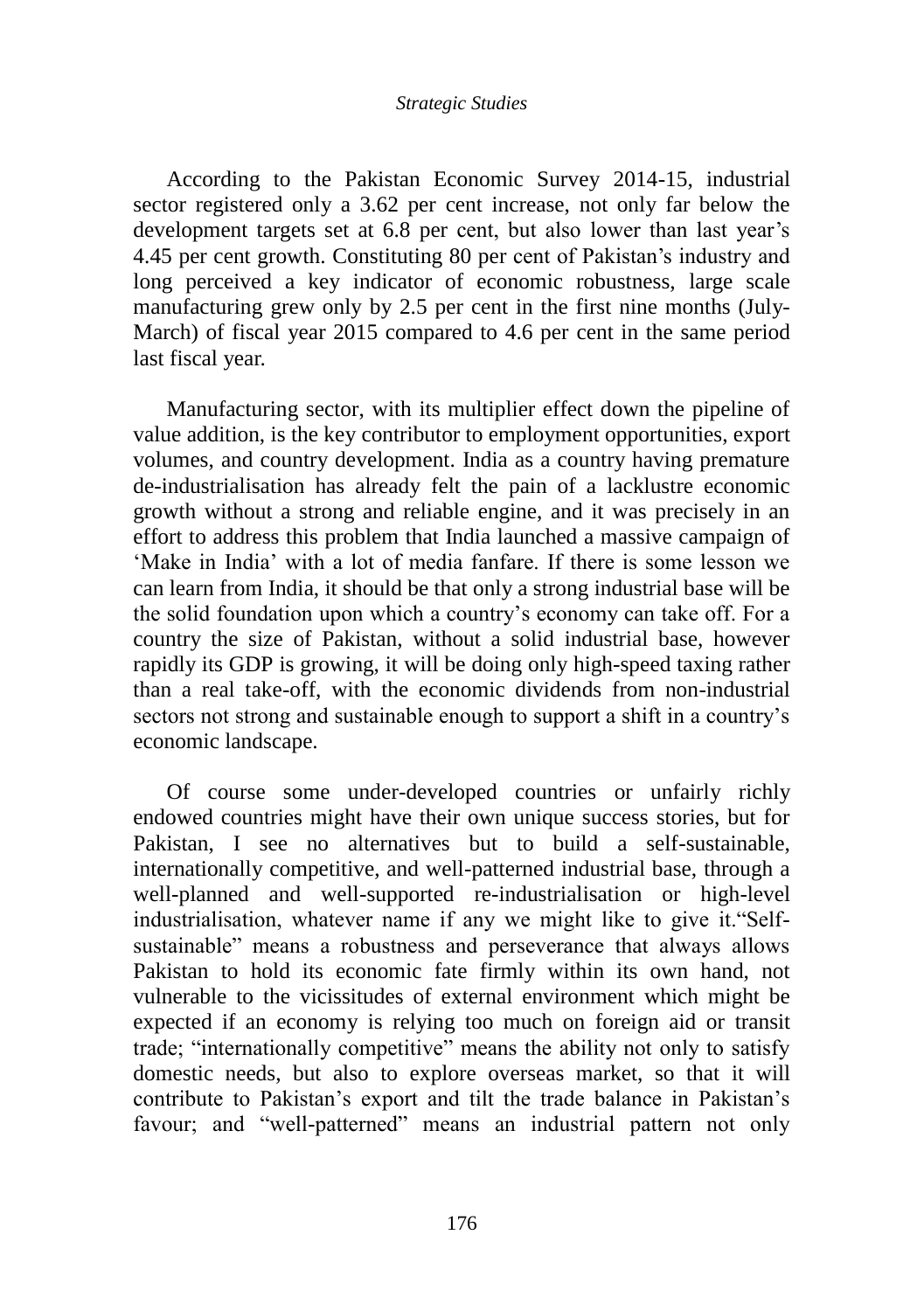reflective of the supply and demand of the market, but also taking into consideration long-term nation building needs, and a "must have" in such a pattern is one or several pillar industries that can be seen as the postcard of Pakistan.

## **Industrial Zones will be the Backbone Factor Within CPEC to Enable Pakistan Achieve a High Level Industrialisation**

Although the exact number and locations of industrial zones as part and parcel of the CPEC is yet to be decided, and no one can say with certainty which Chinese company or China-Pakistan Joint Ventures will establish their businesses in which industrial zone, one thing for sure is that the dozens of dedicated industrial zones to be established along the routes of CPEC will be an ideal platform where what China can provide will be meeting Pakistan's needs, and a golden opportunity to enable Pakistan accelerate the aforementioned process of high level industrialisation.

What Pakistan needs from these industrial zones can be seen through a two-pronged approach, with one prong being domestic and the other a regional and international one.

Domestically, Pakistan is a country where one of the world"s most rapid and large scale urbanisation is taking place, and it is expected that during the five-year span from 2015 to 2020, urban population in Pakistan will grow from 71.2 million to 81.2 million, bringing the percentage of urbanised citizens from 37.6 per cent to 39.5 per cent.<sup>1</sup> However, this urbanisation is a comparatively low level and even the few big cities, where population is concentrated, are striving to provide decent housing conditions and employment opportunities, producing a huge swath of population that although geographically urbanised, are not satisfied with their living and economic situation. Left unattended, these people might make a pool vulnerable to radicalisation and even terror recruitment. Yet the positive side of the same coin is a very big gap in the supply of basic needs that can be best addressed through an industrial zone-led re-industrialisation.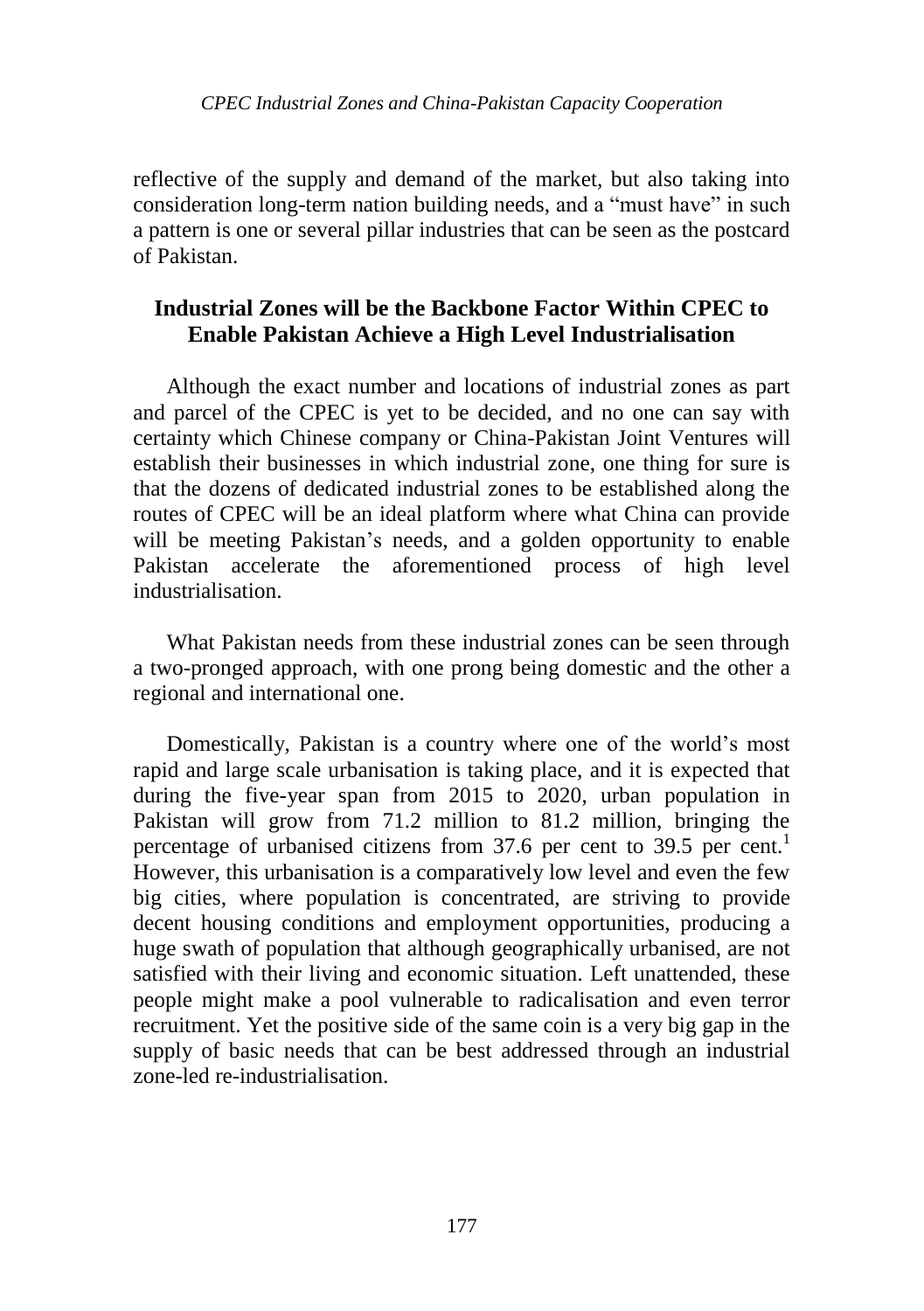#### *Strategic Studies*

On one hand, industrial zones can be a manufacturing hub producing a large amount of goods that directly caters to the ever accelerating urbanisation process and rapidly burgeoning middle class. Having local production replace imports can help bring down price and increase affordability in areas where tariff or transport cost is high. Injection of more advanced technology will also help improve quality and reduce environmental impact in areas where Pakistan already has a reasonably developed capacity.

A case in point is the alternate energy sector like solar panels and wind turbine production, where domestic demand is high due to Pakistan's acute electricity shortage. China is a leading country both in terms of production capacity and in terms of quality to price ratio in these areas. And in truck and construction machinery sector, China has a dozen of world class factories producing very reliable and affordable machines that have long been the backbone of China"s infrastructure construction, largely replacing their expensive imported counterparts.

I am a personal witness of the final phase of Metro bus construction. Pakistan deserves congratulations for completing this national project. This project could have been finished earlier. The slow progress of this project was not the result of a lack of devotion from the workers, but because of an acute lack of necessary heavy machinery. Some of the cranes and trucks used in the construction work seemed decades older than the Metro bus project they were building, and I see no reason why the Chinese companies cannot establish some production lines in the industrial zones to locally produce a modern fleet of construction machinery to support Pakistan's uplift of its national image.

Also, in private and commercial use automobile sector, despite the present dominance of Japanese brands, Chinese companies can also enter into the market, as long as we can provide better quality and a reasonably distributed maintenance support network in Pakistan. Since CPEC is a long-term mega-project and the industrial zones will not be finished overnight, China still has a big potential to catch up with Japan"s established advantage in the automobile sector.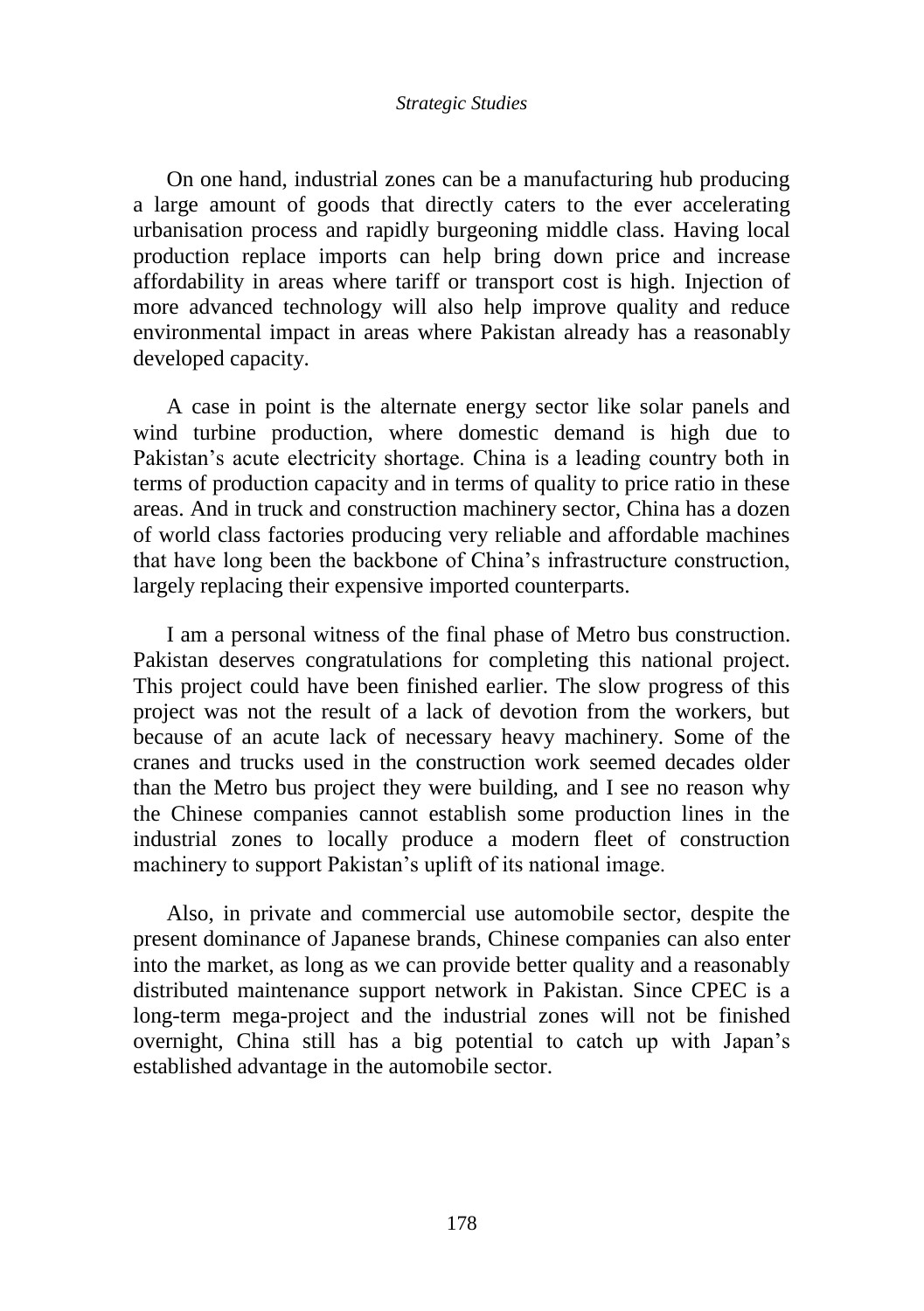On the other, industrial zones will enable Pakistan to produce more internationally competitive products, both to improve its engineering image, and to tilt the trade balance more in its favour. Pakistan has been running a significant trade deficit. With a slight reduction in both export and import volume from the previous financial year, Pakistan"s trade deficit slightly worsened to 13910 million US dollars in FY 2014-15. $^2$ A brief review of the major exported items makes it clear that at the root of this export weakness is Pakistan"s lack of internationally competitive manufactured goods and near dominance of raw material or semiprocessed goods. Lack of competitive manufactured goods has left Pakistan with no other choice but to import more than it can export, and hampered its ability to fully enjoy the economic vitality from regional economic integration. A major reason why Afghanistan-Pakistan Transit Trade Agreement (APTTA) has been slow in bringing economic benefits is the fear of Afghanistan exploiting Pakistan's industrial weakness by reselling goods imported via Pakistan.

By making industrial zones production the center of high quality manufactured goods, Pakistan will be more favourably positioned in the international trade market. A larger percentage of manufactured goods in export portfolio will not only make it more resilient to changes in market demand and price fluctuation, but also more profitable due to a bigger added value. Chinese investment in Pakistan has always kept an eye on enabling Pakistan to generate its own economic blood, and whenever Pakistan successfully makes its way into international market with products jointly designed and manufactured by our two countries. China feels proud for Pakistan's achievement as well. A shining example of this China-Pakistan cooperation further bearing fruit is the successful sale of JF-17 fighter jets to Myanmar, and we have all the reason to believe that this success story can be replicated in the non-military sector as well, with the help of industrial zones.

# **Industrial Zones are a Key Platform to Promote China's Recently Initiated Capacity Cooperation**

Most actively spearheaded by our Premier Li Keqiang, promoting international capacity cooperation has become a new "business card" of China"s economic diplomacy.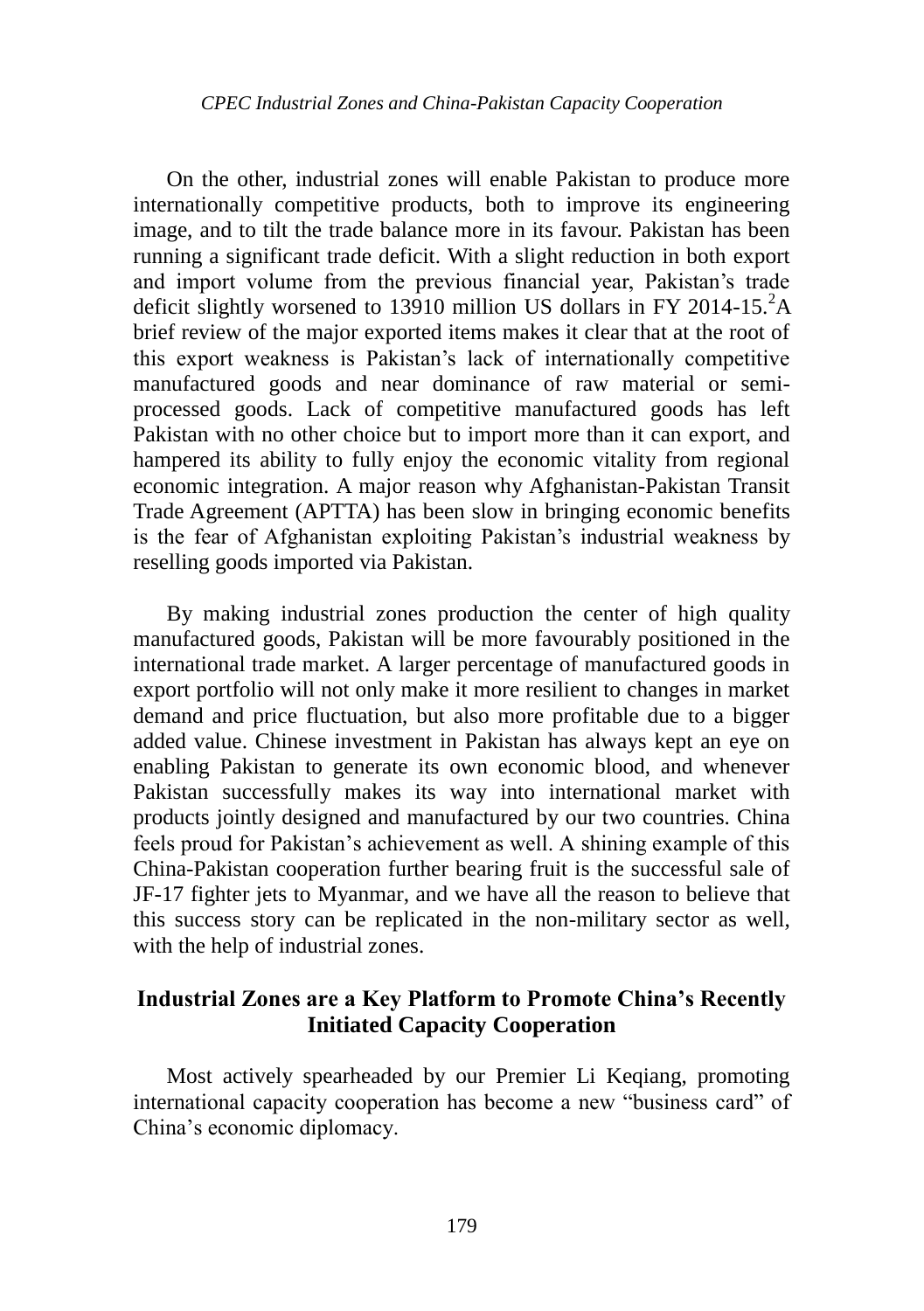In March 2015, at the 4-days long Boao Forum for Asia, Premier Li Keqiang in his one-on-one meetings with the presidents of Indonesia, Armenia, Sri Lanka and Kazakhstan, offered to extend capacity cooperation with these countries respectively. Li's proposal of deep cooperation in infrastructure construction and industrialisation, mainly consisting of China exporting its advanced excessive industrial capacity to countries in need, was warmly received by his interlocutors, even to the extent of being hailed "Project Li" by Nazarbayev.

China did not stop at conducting such cooperation on a bilateral and ad hoc basis, and two months later, China"s State Council published directive guidance on promotion of international capacity and manufacturing cooperation, prioritising on countries with high compatibility with China in industrial capacity as well as with a strong desire of cooperation, and focusing on China"s advanced industries such as steel, nonferrous metals, building materials, railway, electricity, chemicals, textile, automobile, communication, construction machinery, aviation, shipbuilding and oceanographic engineering. This document draws a blueprint where a group of overseas capacity cooperation demonstration bases are to be established by year 2020, thus creating a favourable environment for the 'One Belt One Road' construction.

Out of the several pages long documentation, a few clauses are worth special attention because they make it clear that this proposal is not just to the benefit of China itself, or as some people have irresponsibly and blindly claimed, to be China"s effort to export its heavily polluting and energy guzzling retired industry. On the contrary, any country actively participating in this cooperation will enjoy a "quality guarantee" from China"s government, as well as a flexibility in the way of participation so that its own economic interest can be best looked after.

The quality guarantee comes from the document's emphasis on the capability of the companies themselves. As made clear in the document, the investing companies have to do their business in accordance with commercial standards and international practice, make sound analysis of local political, economic, legal and market situation, carry out scientific feasibility study and risk evaluation, and pay special attention to the sustainability of the investment project, with the aim of laying ground for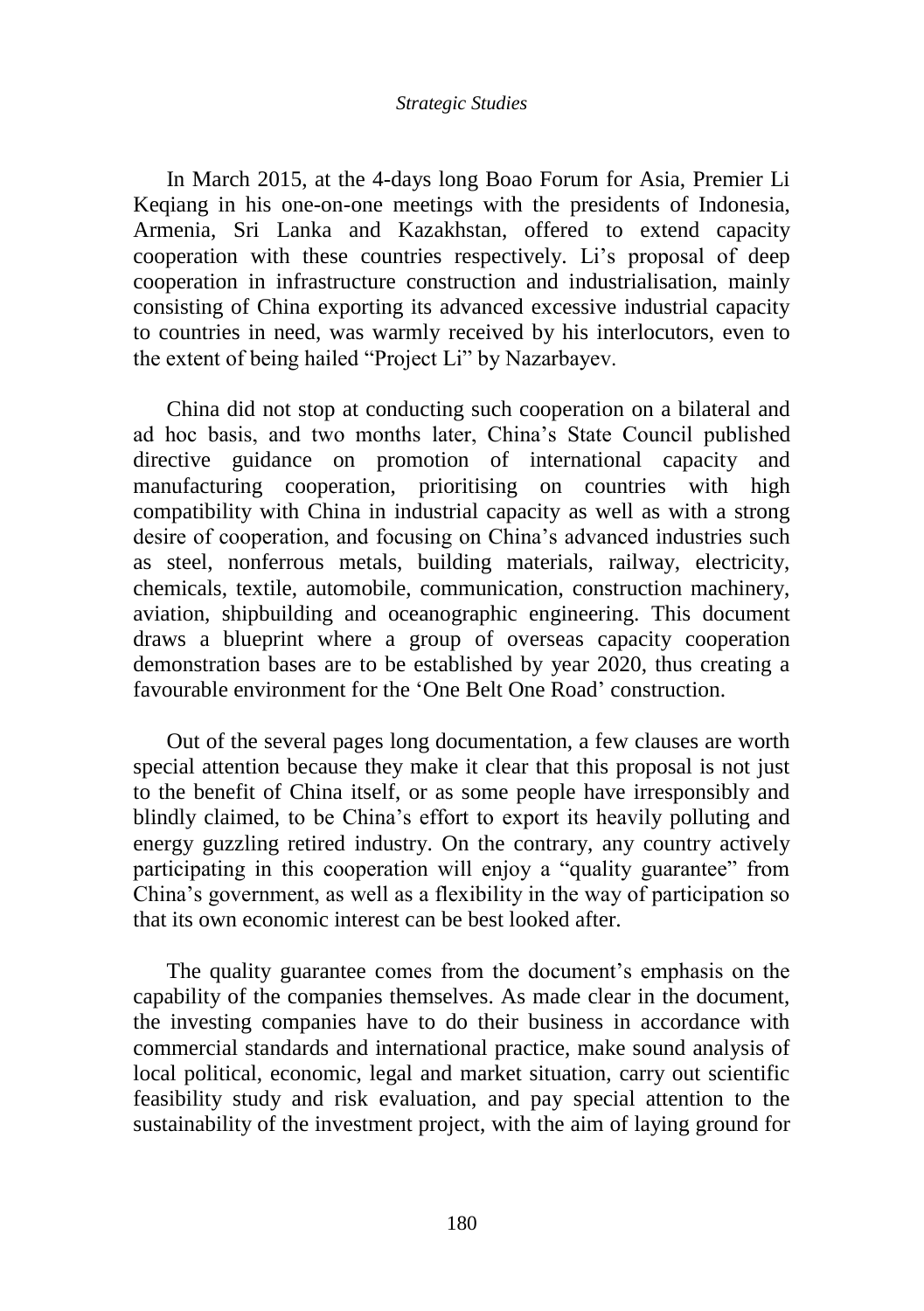a long-term, and generally increasing, level of localisation and providing stable and decent employment opportunities to local people.

The document allows for flexibility to cater to different forms of cooperation. Confirming China"s traditional advantage in overseas contracting, it encourages investing companies to make full use of their financial and technological edge to actively explore new ways of cooperation, such as "contracting+ financing", "contracting+financing+ operating', 'build-operate-transfer', and 'public-private-partnership', where applicable. Encouraging capacity cooperation with more capable countries to further explore the market of a third country, the document gives a blue print for the replication of JF-17"s, success story in the civilian sector.

# **Industrial Zones Have to be Prevented From Becoming Source of a New Round of Controversy**

If the controversy that developed around the issue of CPEC alignment has made anything clear, it is that a number of external powers do not want to see Pakistan flourish as a great country with the help of China. They want to torpedo our economic cooperation flagship even before it sails out of the harbour. To achieve this objective, they have ready-to-use hard and soft arsenal.

Camouflaged under the banner of public opinion, relying upon an intensive network of NGOs as bridgeheads, or by directly financing opinion leaders and activists, they try to impact Pakistan"s national identity and federation, making each and every political unit engaged in a desperate tug of war to gain the lion"s share of CPEC economic dividend, in a hope to delay Pakistan"s agreement and postpone China"s investment.

With the May 28 APC largely navigating the whole country out of the labyrinth of externally fuelled political wrangling, these external powers will not concede or sit idly. Rather, they will try to grasp each and every opportunity to launch another attack, and industrial zones are an easy prey if no precautionary action is taken. Environmental costs, human rights, labour condition, opportunity equality, each and every thing that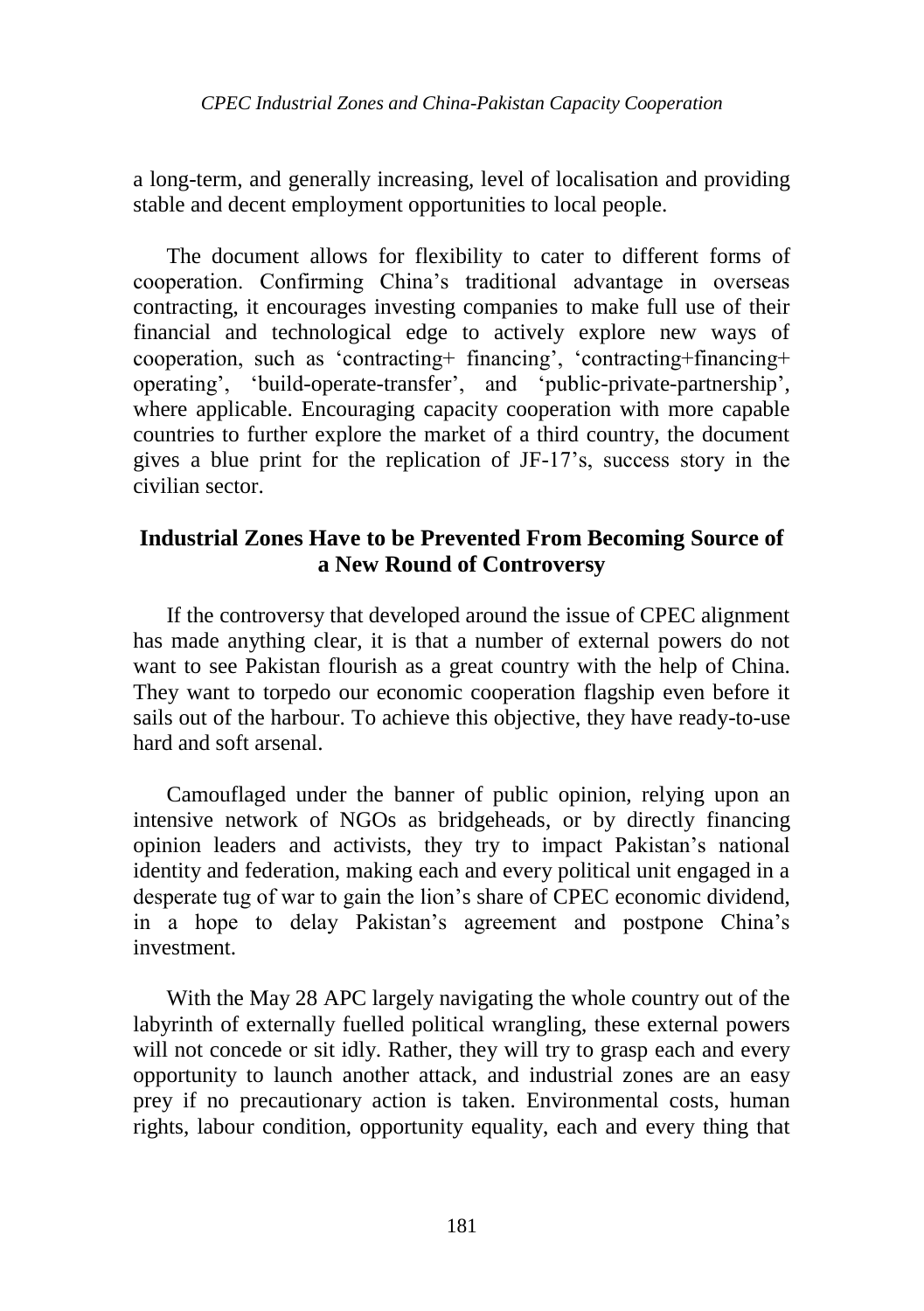#### *Strategic Studies*

can be categorised under their umbrella of "universal values" will be invoked in a battleground where they are lined up. Their objectives would be to use blackmail and create divisions on the industrial zones. By applying developed countries' moral high ground unrealistically to a less developed country and creating hurdles for its economic cooperation with a leading developing country, they are doing Pakistan no service. Their purpose is to keep it less well-off economically and less independent politically.

### **Recommendations**

If there is one bulkhead that can be built against the manoeuvres detrimental to both Pakistan and China, it is the timely development of industrial zones. I would suggest the following:

1. Environment cost is inevitable, but not to the degree that China has experienced.

It is common sense that no industry can be pollution-free, and it is unrealistic to expect industrial zones to be 100 per cent environment-friendly. But if we look at the environmental impact of every unit of GDP growth, we are at a much higher starting point than China was when it began its own rapid industrialisation. As the definition of capacity cooperation has made it clear, China will only try to export its advanced excessive industry capacities, which is to say those obsolete capacities will be just retired as they should be, rather than transferred to another country. So when we think of a steel mill being established in a potential industrial zone, it will be a modern and sophisticated one with first-class technology fully applied. Those shabby looking production facilities that China has recently scrapped in some of its northern provinces simply will not be allowed to reappear in Pakistan.

2. The spirit of fairness is more enshrined in opportunity than in outright equality.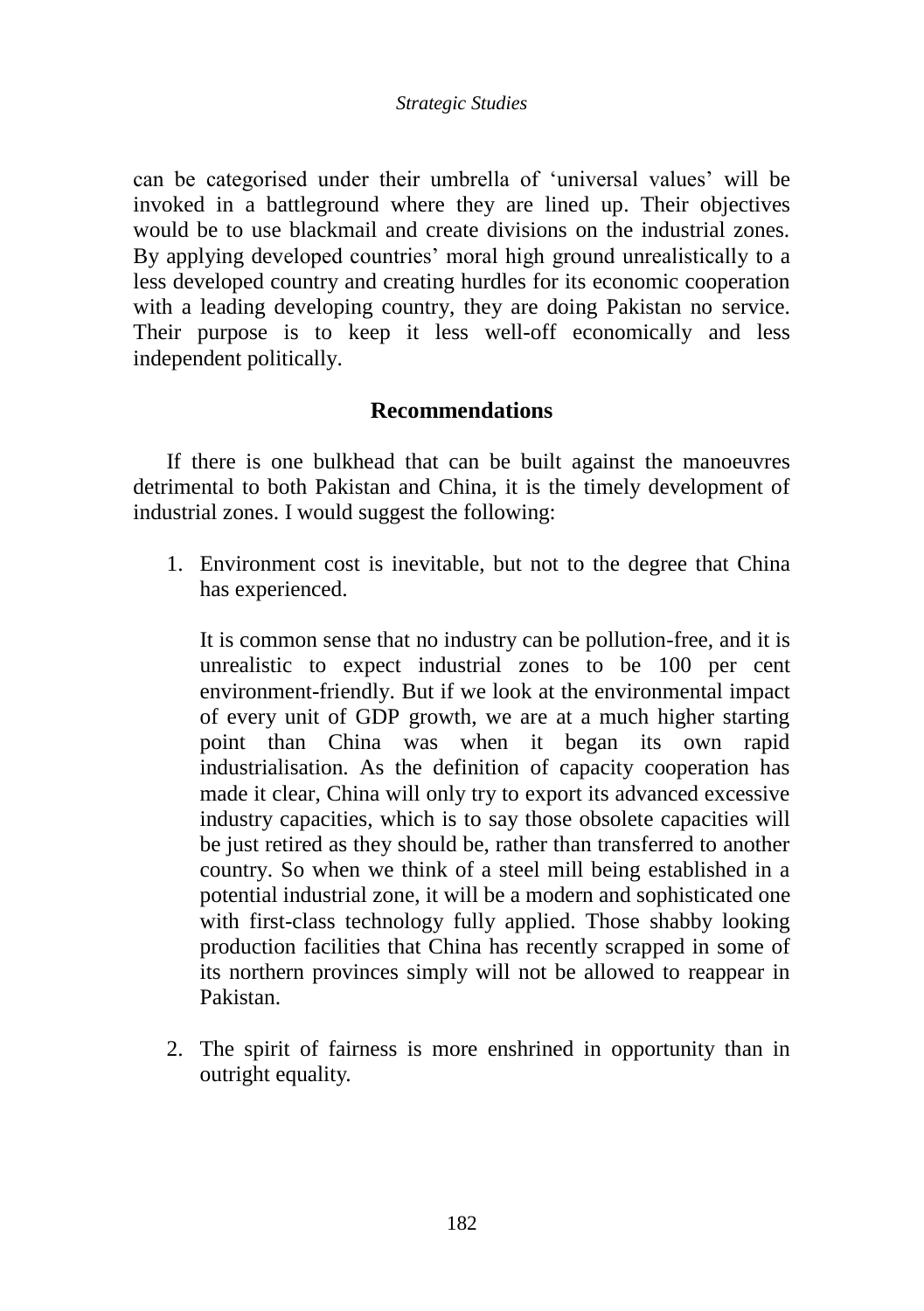Employment opportunity is one of the most anticipated aspects of economic dividend that industrial zones are expected to provide, and in some areas people are expecting industrial zones to enrol exclusively from local labour pool, rather than introducing labour forces either from China or from other provinces. This expectation is understandable in a sense that it allows local people to benefit most from industrial zones. But practically speaking, in order to guarantee the quality of labour force, and thus the operation capacity of the industrial zones, employment opportunities are to be provided on the basis of merit rather than geography, and not ruling out the possibility of recruiting across provinces and creating a migrating labour force in cases where local labour pools are inferior in quality. Empowering and capacity-building efforts will be given priority to help local people catch up in quality and readiness to work in industrial zones. A rigid insistence on outright equality would do no good but to damage overall efficiency, making industrial zones unable to contribute to Pakistan's economy as planned. However, a more flexible approach to uphold the principle of fairness by guaranteeing opportunity equality is more beneficial to Pakistan"s development both economically and socially.

3. Labour condition shall not be measured against standards in developed countries.

At the moment, the labour working condition in most of Pakistan's industries is not up to the mark. The establishment of industrial zones will largely change this picture by introducing a whole new standard of labour conditions, enabling our Pakistani brothers to work in a safe and pleasant environment. However, it is not realistic to expect the industrial zones to become a magical wand to elevate overnight the labour condition and labour rights to the standard of western developed countries. Nor is it reasonable to use their standards as benchmark against which to judge the labour right soundness of our industrial zones. Pakistan is a hard-working warrior state where each and every person is fully engaged and devoted to making it a better homeland.